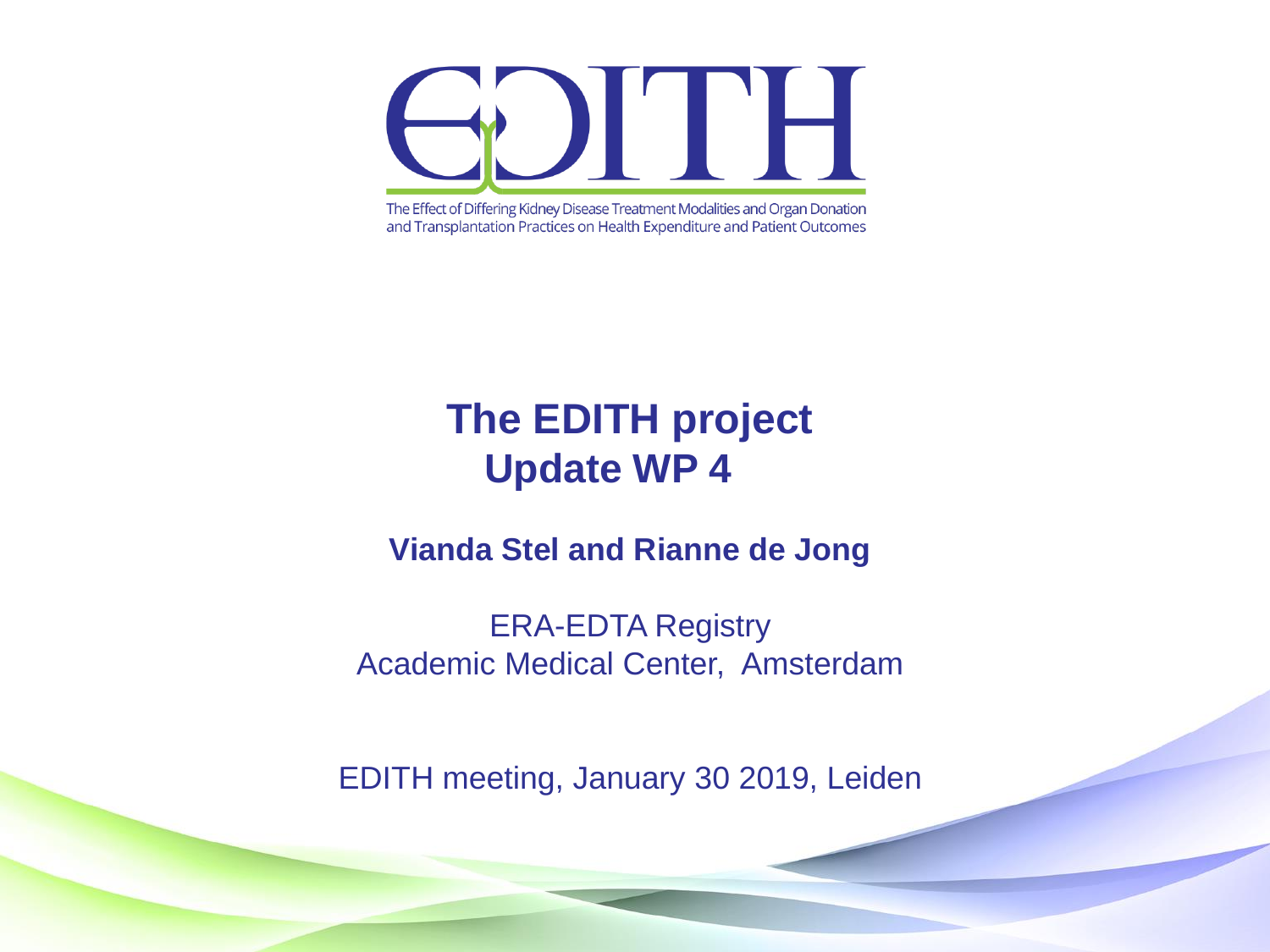- 1. Report on the frequency of different end-stage kidney disease treatment modalities (M30)
	- HD, PD, Tx (ERA-EDTA Registry, Transplant Newsletter)
	- Comprehensive conservative management (EDITH nephrologist survey)

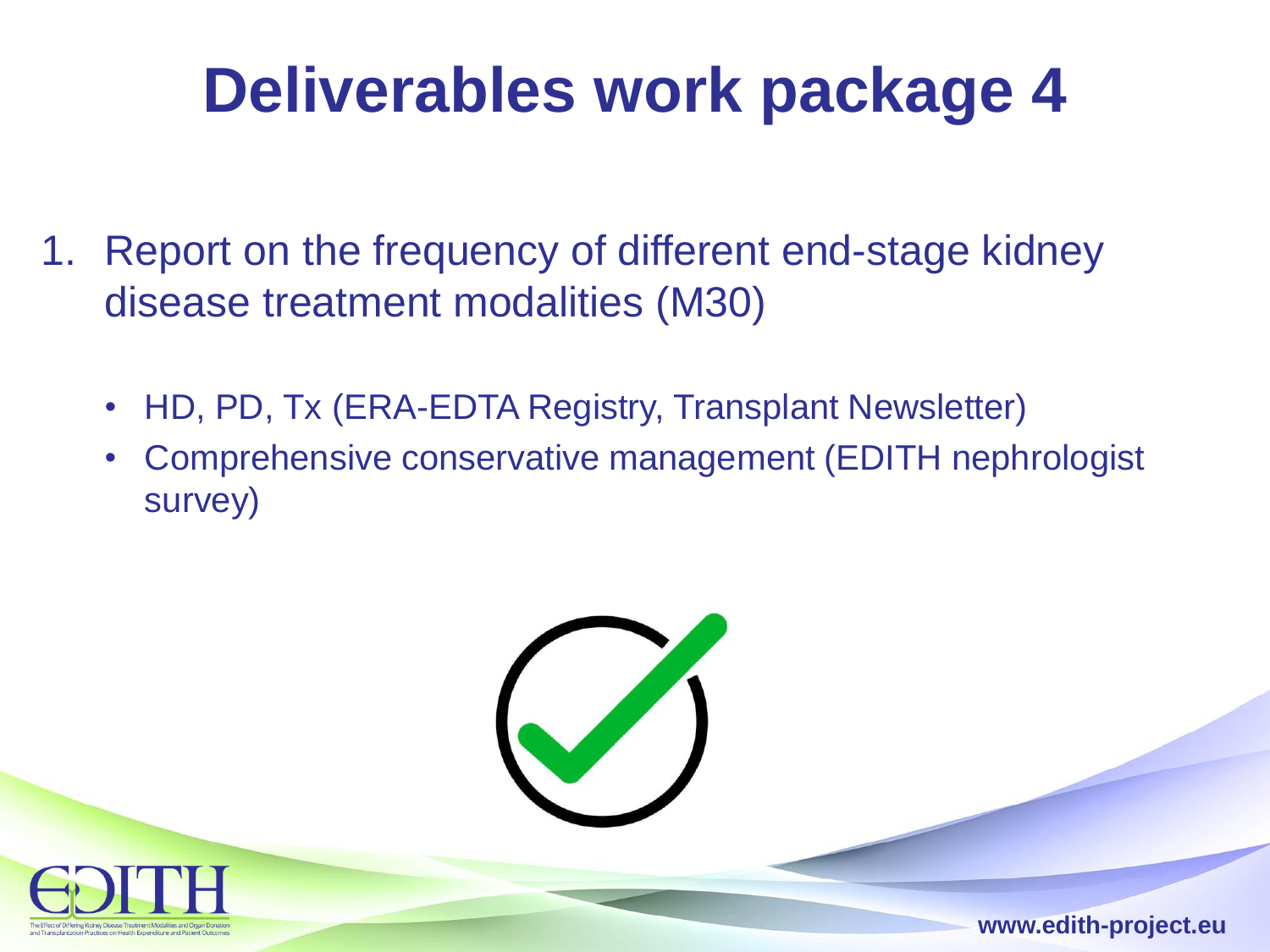- 2. Report on impact of treatment modality choice on health outcomes (M30)
	- HD, PD, Tx
		- Patient and graft survival (ERA- EDTA Registry)
		- Quality of life (literature study)
	- Comprehensive conservative management
		- Patient survival (literature study)

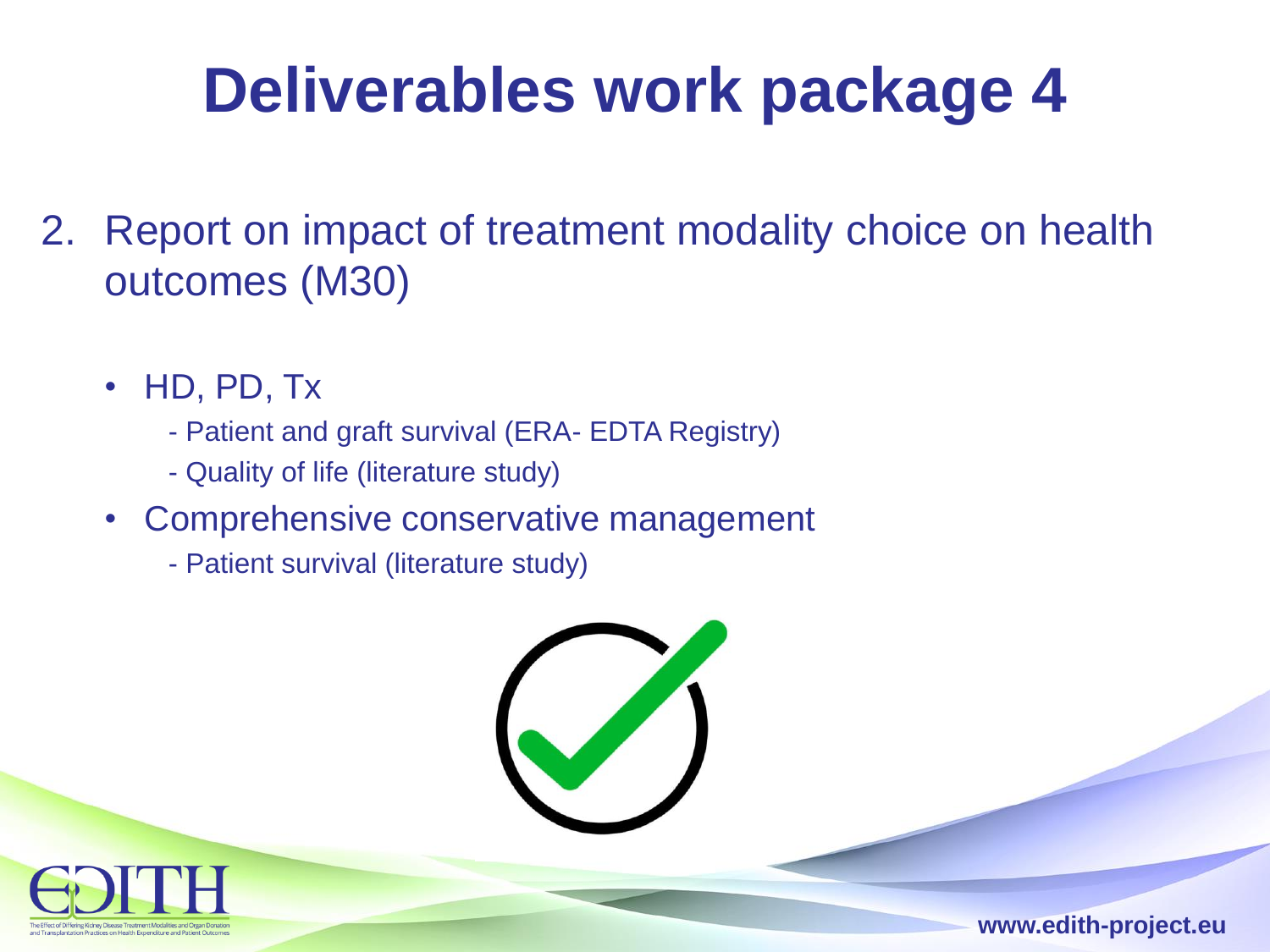- 3. Report on factors influencing the choice of treatment modalities by patients and doctors (M32)
	- Literature review on barriers for RRT by patients
	- Systematic review on barriers for RRT provision by nephrologists
	- EDITH kidney patient survey
	- EDITH nephrologist survey

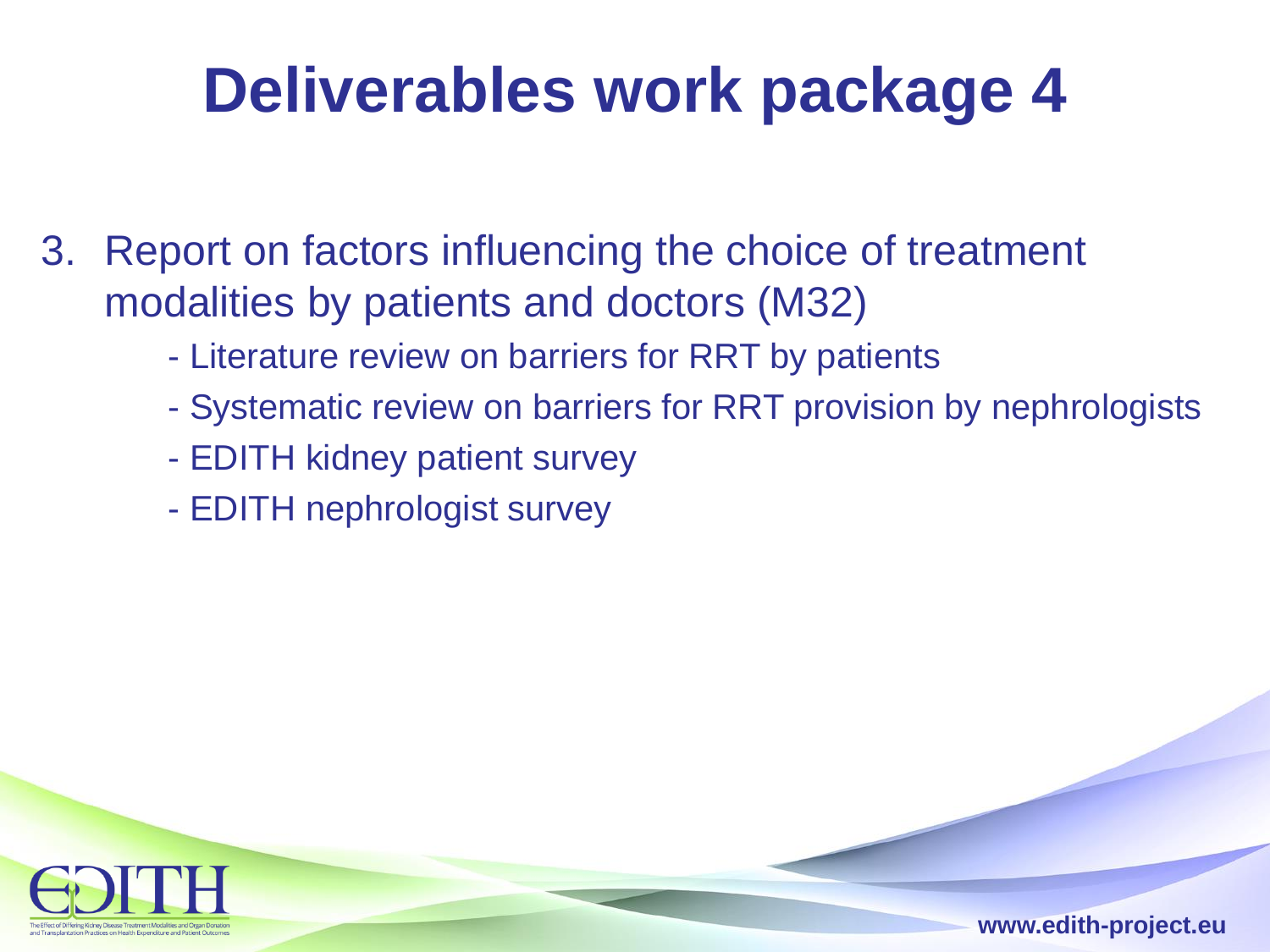- Literature review on barriers for RRT by patients *Finished*
- Literature review on barriers for RRT provision by nephrologists *Scientific paper sent to co-authors*



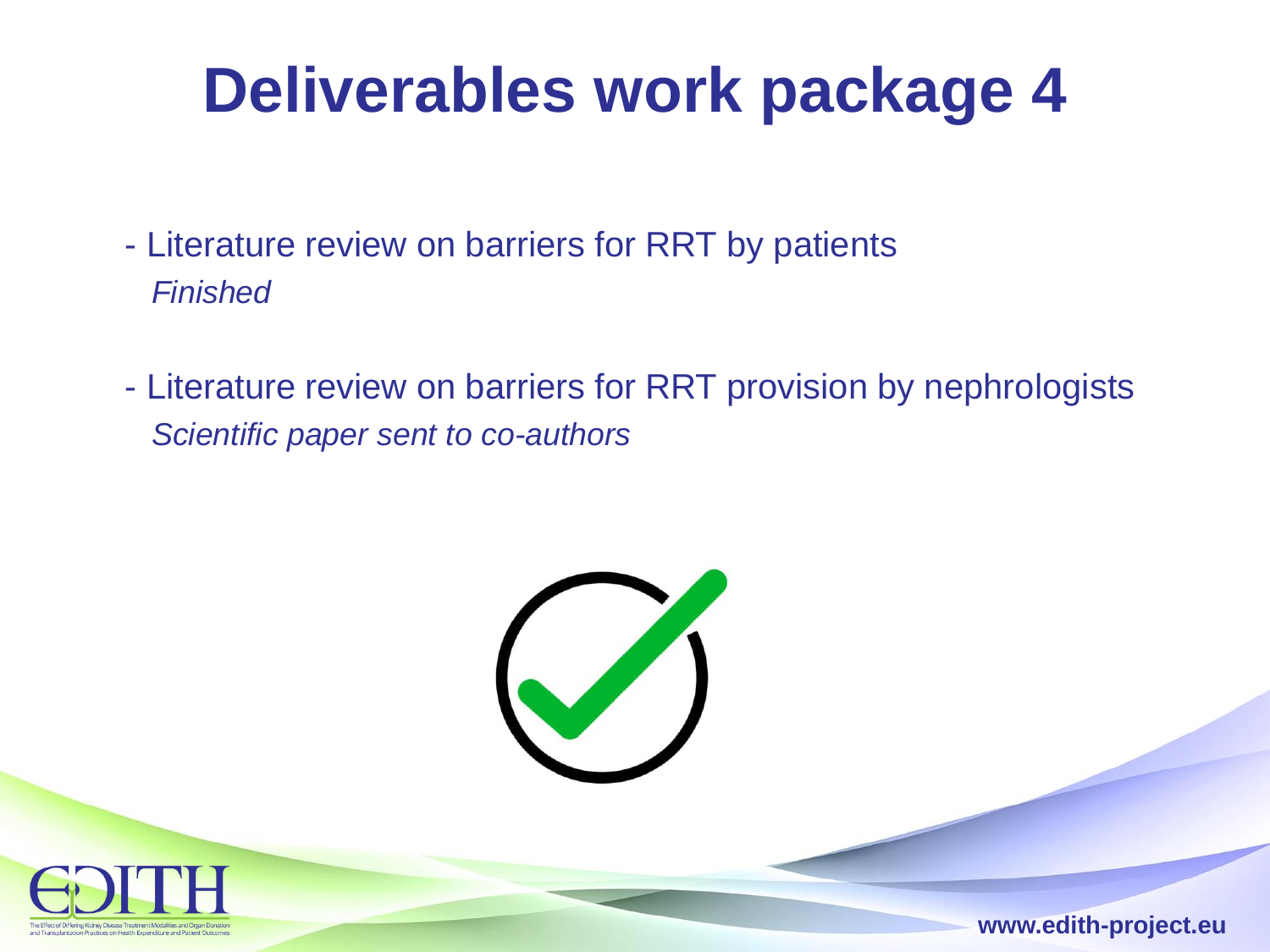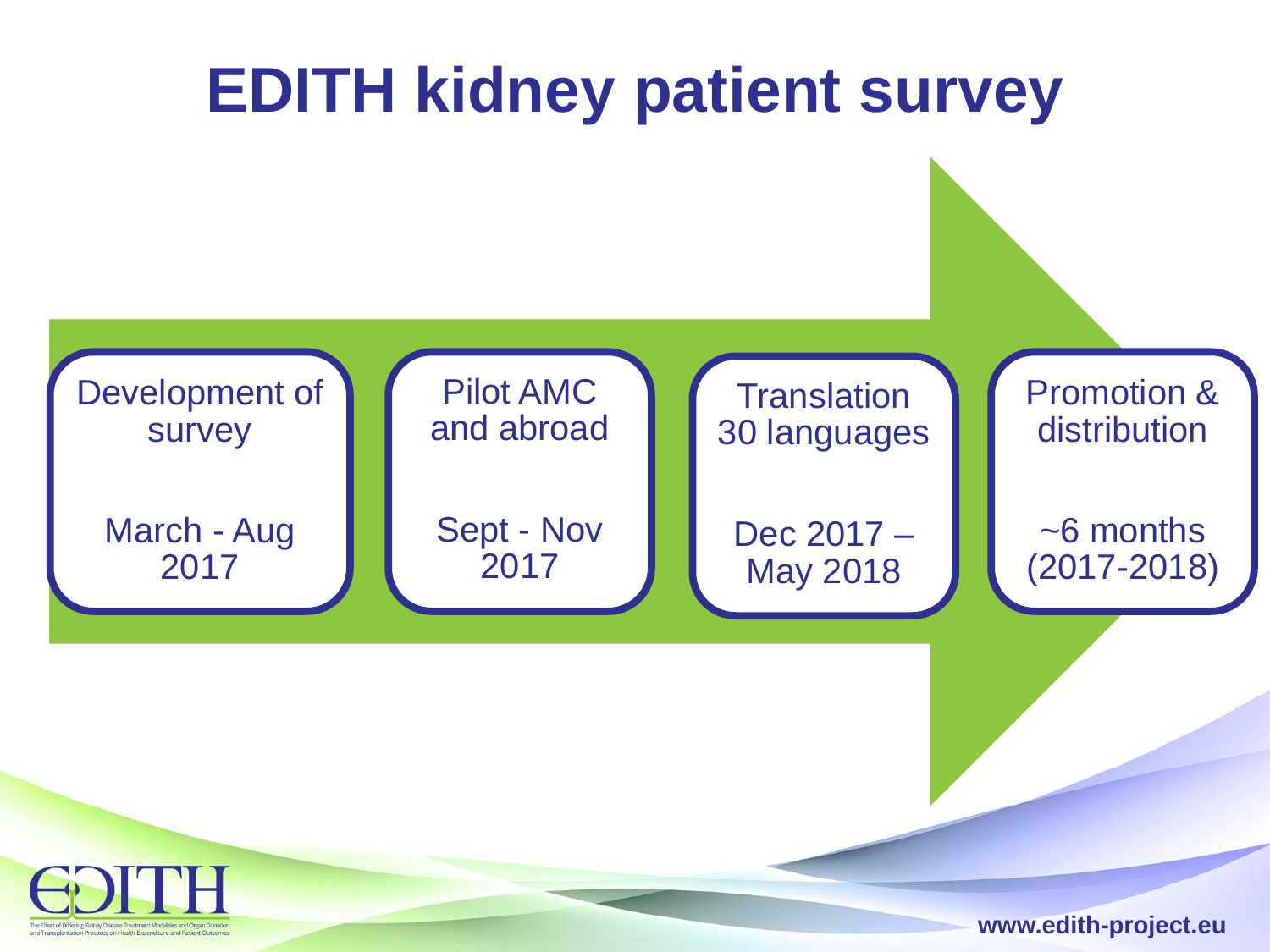# **EDITH kidney patient survey**

Nov 2018 End of data collection

Feb 2019 Digitalization of 3000 paper versions by two students

Feb-Jun 2019 Analyzing data and writing report

Some delay due to Amount of paper versions



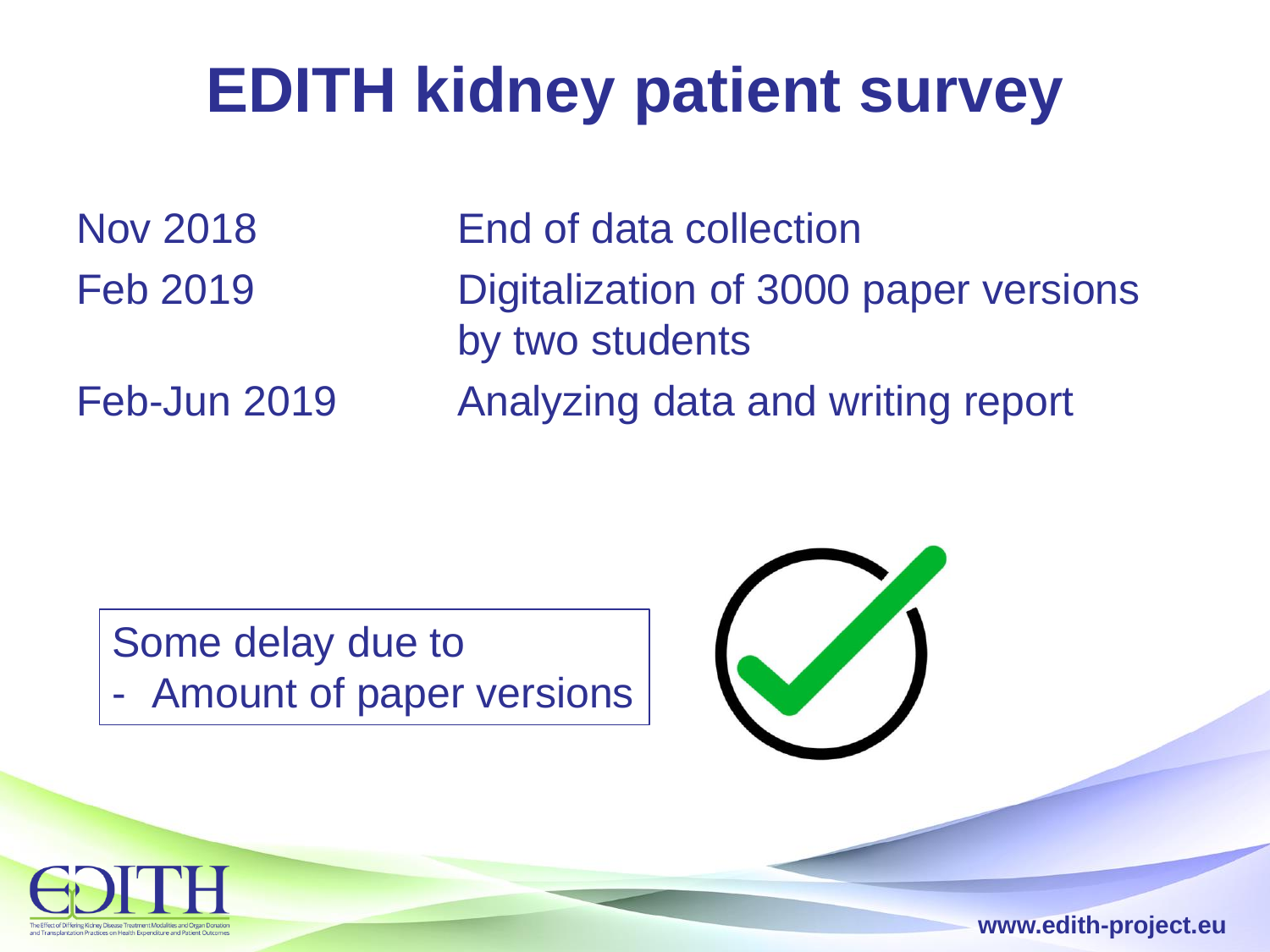## **EDITH nephrologist survey**

Jan-Apr 2019 Data collection

May-Jun 2019 Analyzing data and writing the report

Some delay due to **New GDPR** 

Still aiming to be on time…..



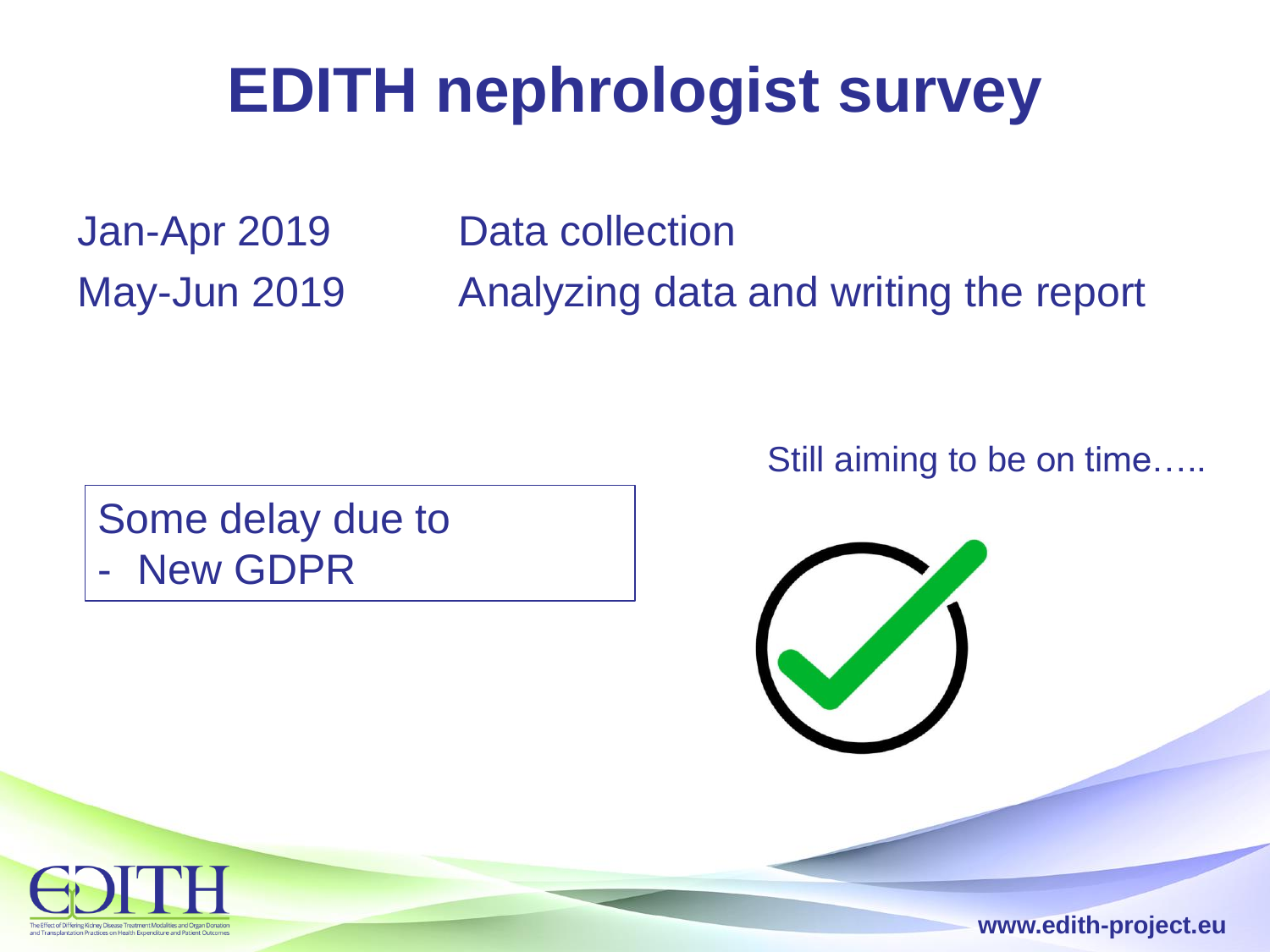

#### Due to the new data protection legislation (GDPR)

#### the distribution of surveys in European countries is becoming much more difficult.

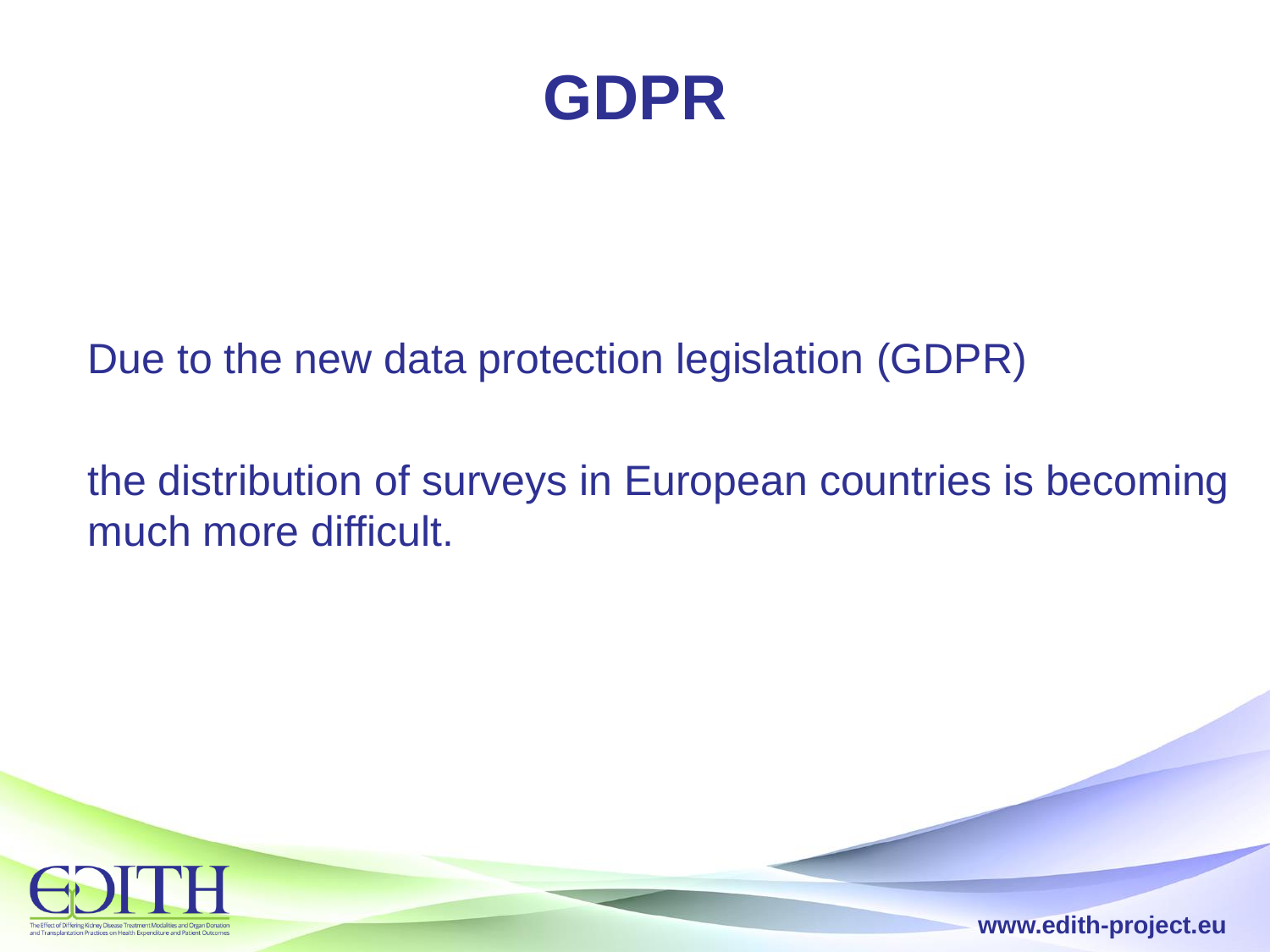# **MEC waiver / approval**

EDITH kidney patient survey + EDITH nephrologist survey

- Received a waiver from the MEC in Amsterdam UMC

Confirming that

- Not considered as medical research
- Approval by the MEC in Amsterdam UMC is not required

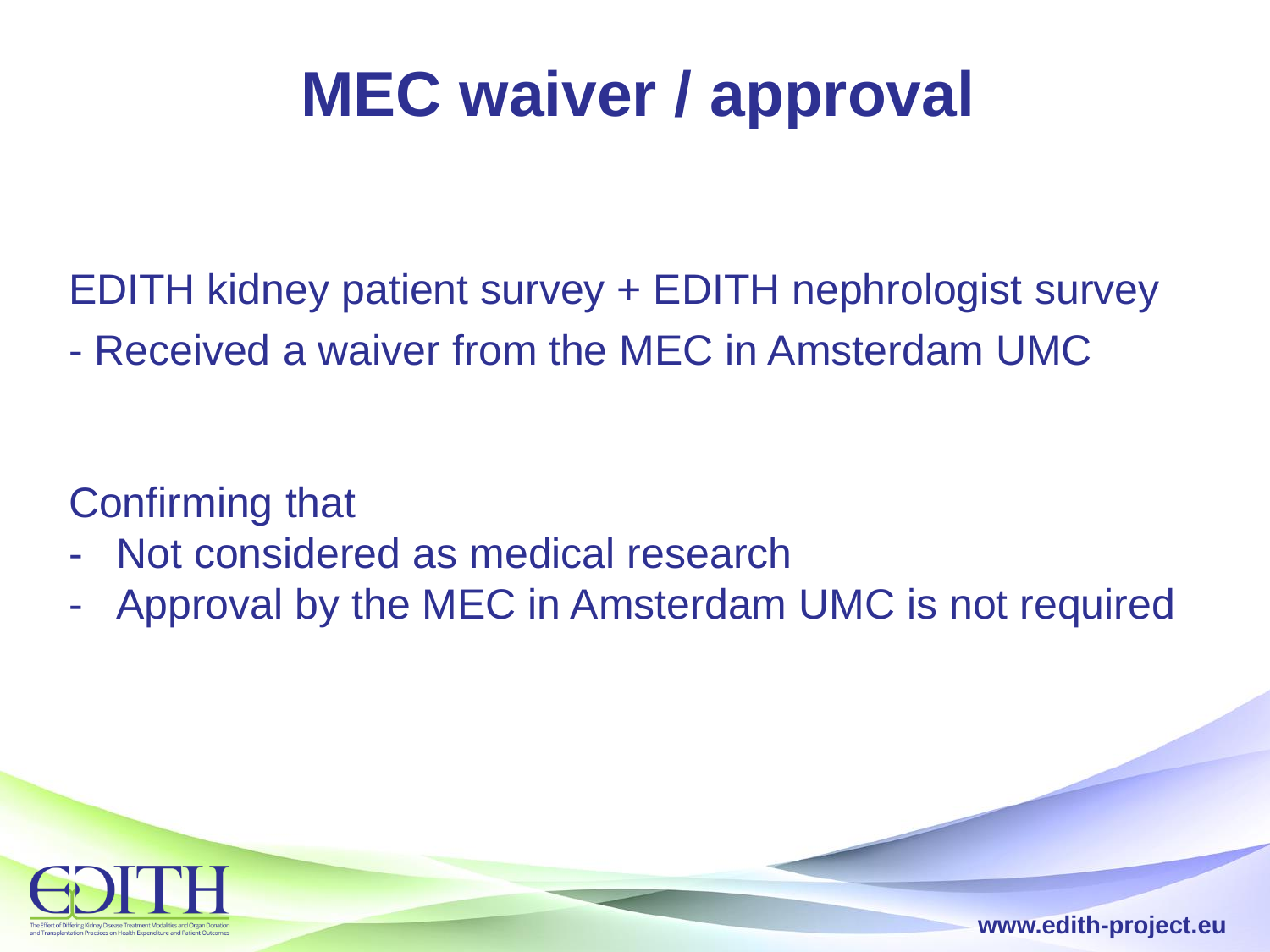#### **GDPR**

During data collection it turned out that…

MEC approval from the UK was needed for the EDITH kidney patient survey, as this is considered medical research

As we did not ask for this approval:

We destroyed all data from the EDITH kidney patient survey from the UK (following the advice of our data protection officer)

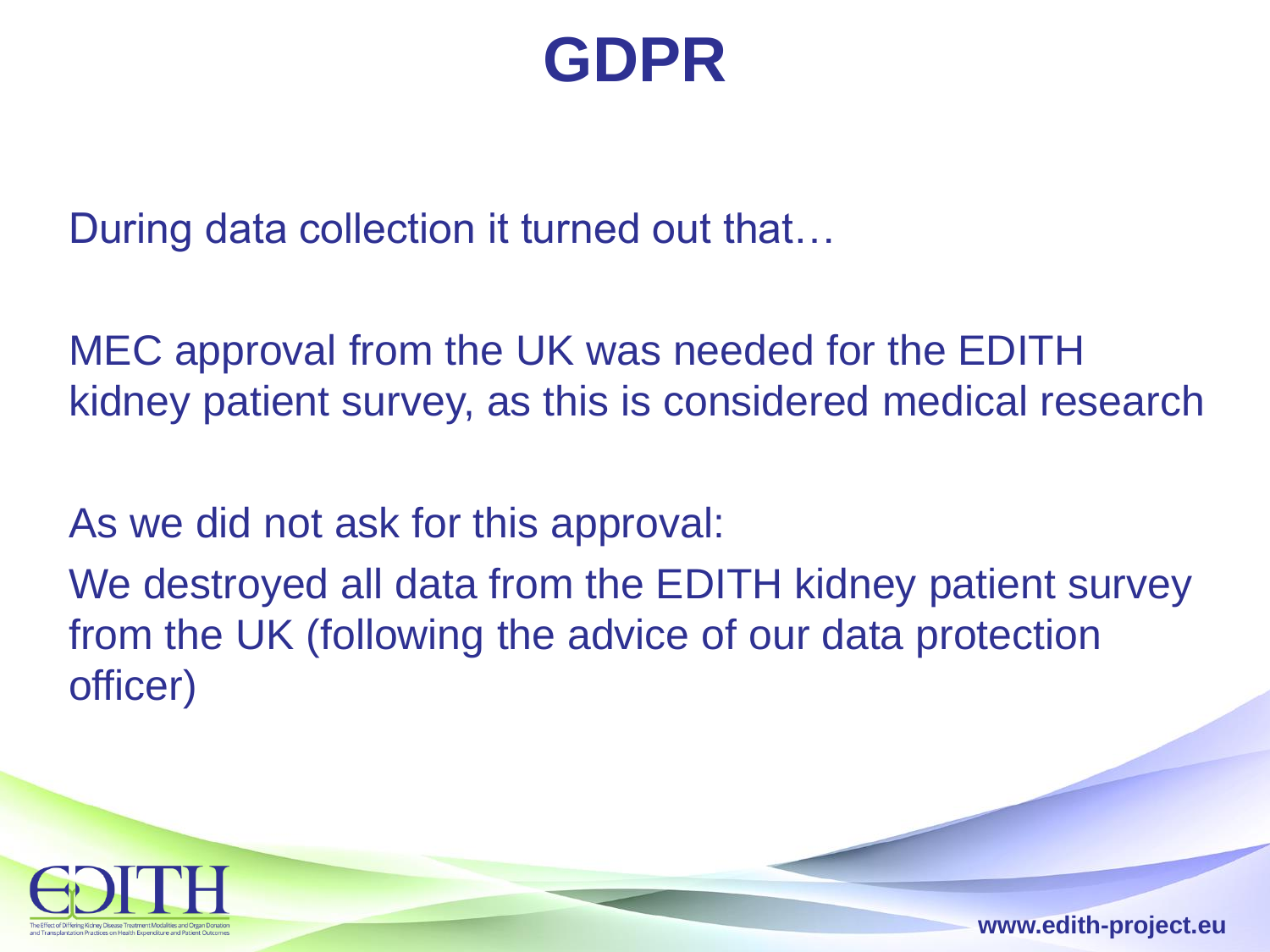#### **GDPR**

Having learned from this….

For the EDITH nephrologist survey:

- First ask if approval from the MEC in their country or centers is needed
- And if so, to ask for the possibility to receive such an approval within a 2 months period

Therefore, we may not able to include all European countries

- Axel Rahmel and EU are informed about this
- Ad-hoc meeting registries and GDPR in Brussels (Feb 2019)

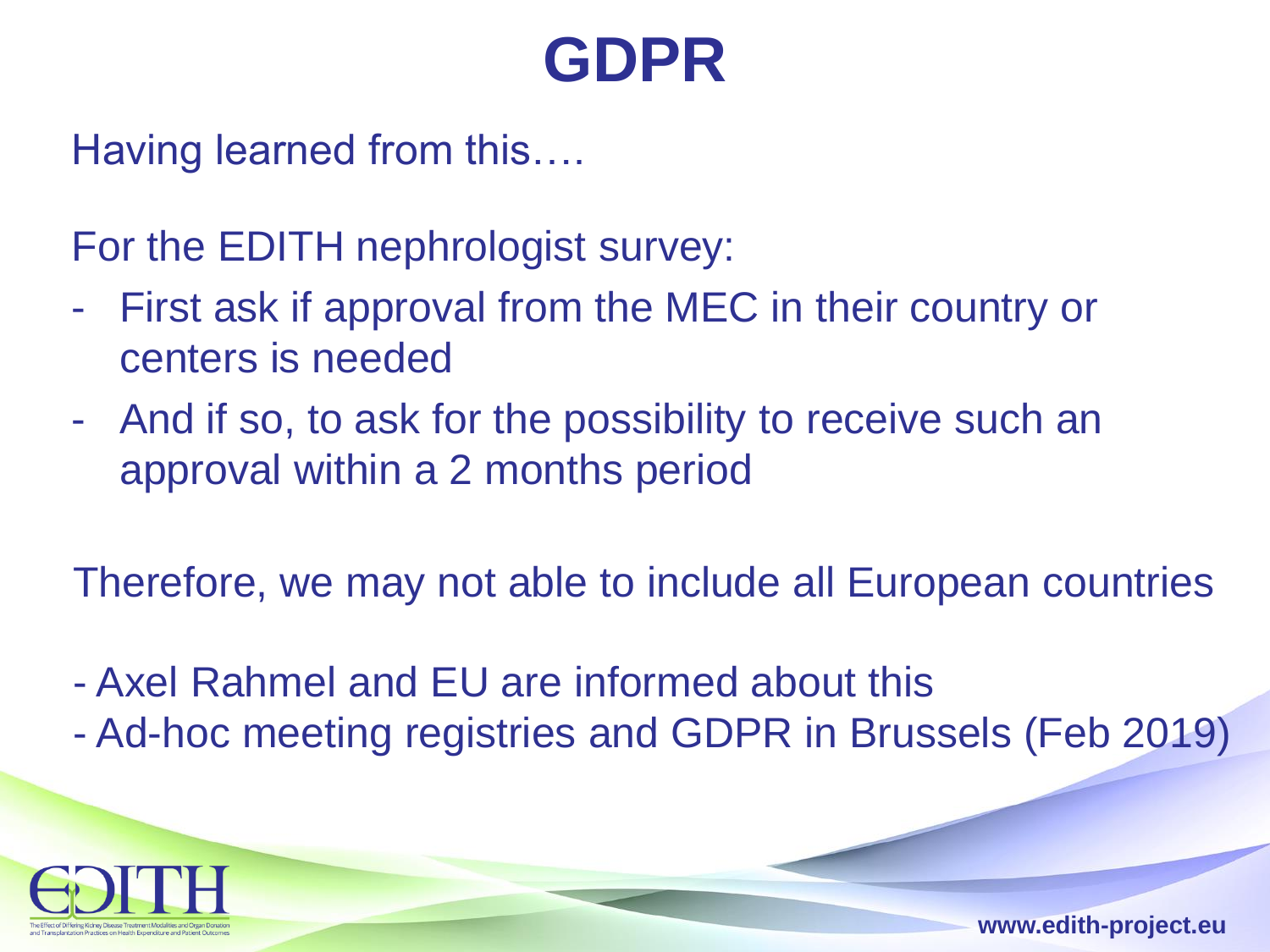#### **Next steps**



Finalize the deliverables

- 1. Report on the different end-stage kidney disease treatment modalities (M30)
- 2. Report on impact of treatment modality choice on health outcomes (M30)
- 3. Report on factors influencing the choice of treatment modalities by patients and doctors (M32)

+ write scientific papers for PhD Rianne de Jong

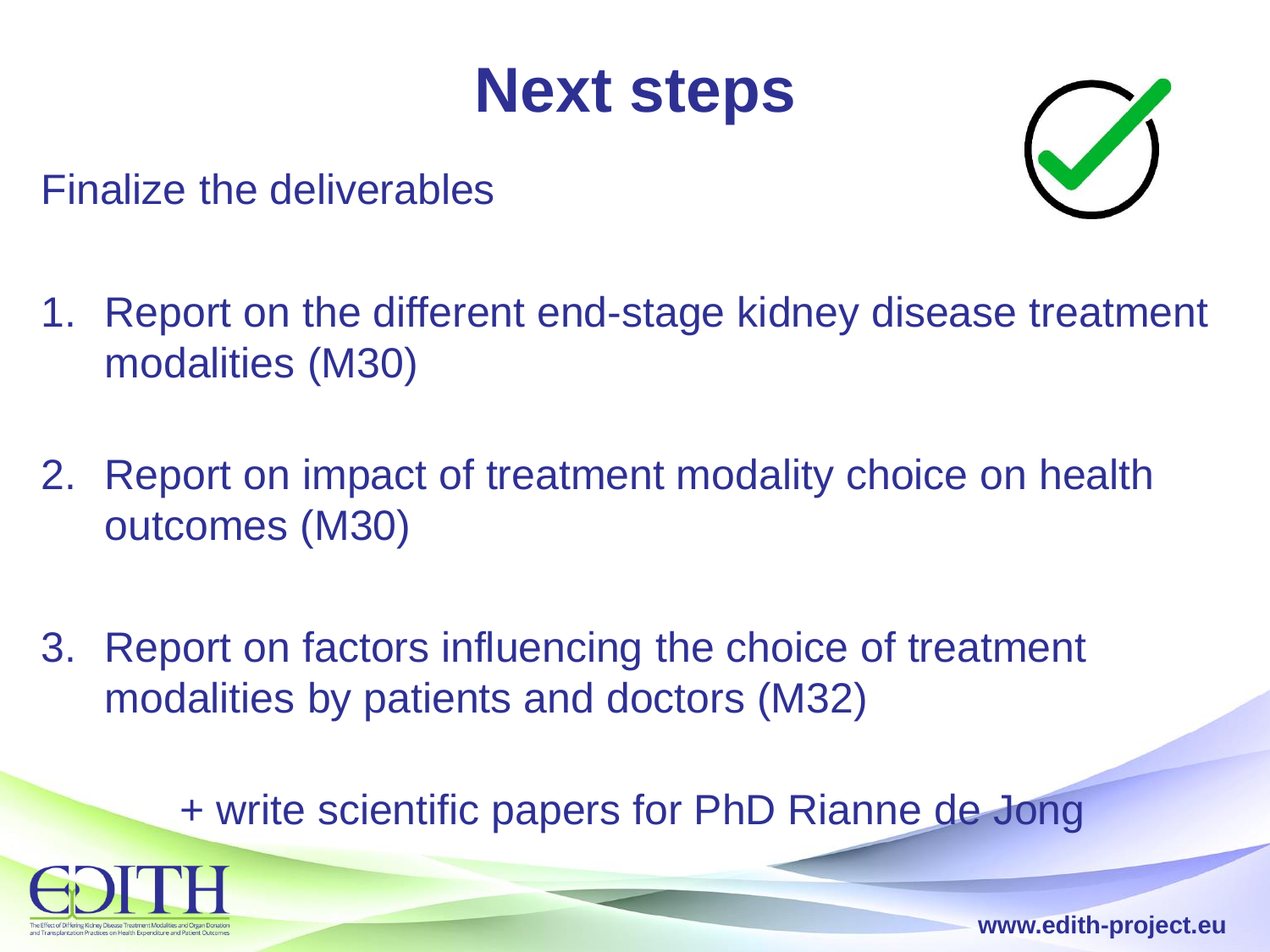## **Scientific paper**

Nephrol Dial Transplant (2019) 1-8 doi: 10.1093/ndt/gfy390



#### How to increase kidney transplant activity throughout Europe an advocacy review by the European Kidney Health Alliance

Raymond Vanholder<sup>1</sup>, Vianda S. Stel<sup>2</sup>, Kitty J. Jager<sup>2</sup>, Norbert Lameire<sup>1</sup>, Fiona Loud<sup>3</sup>, Rainer Oberbauer<sup>4</sup>, Rianne W. de Jong<sup>2</sup> and Carmine Zoccali<sup>5</sup>

<sup>1</sup>Nephrology Section, Ghent University Hospital, Ghent, Belgium, <sup>2</sup>ERA-EDTA Registry, Department of Medical Informatics, Amsterdam Public Health Research Institute, Amsterdam UMC, University of Amsterdam, Amsterdam, The Netherlands, <sup>3</sup>Kidney Care UK, London, UK, <sup>4</sup>Department of Internal Medicine, Medical University of Vienna, Vienna, Austria and <sup>5</sup>CNR-IFC, Clinical Epidemiology and Pathophysiology of Hypertension and Renal Diseases, Ospedali Riuniti, Reggio Calabria, Italy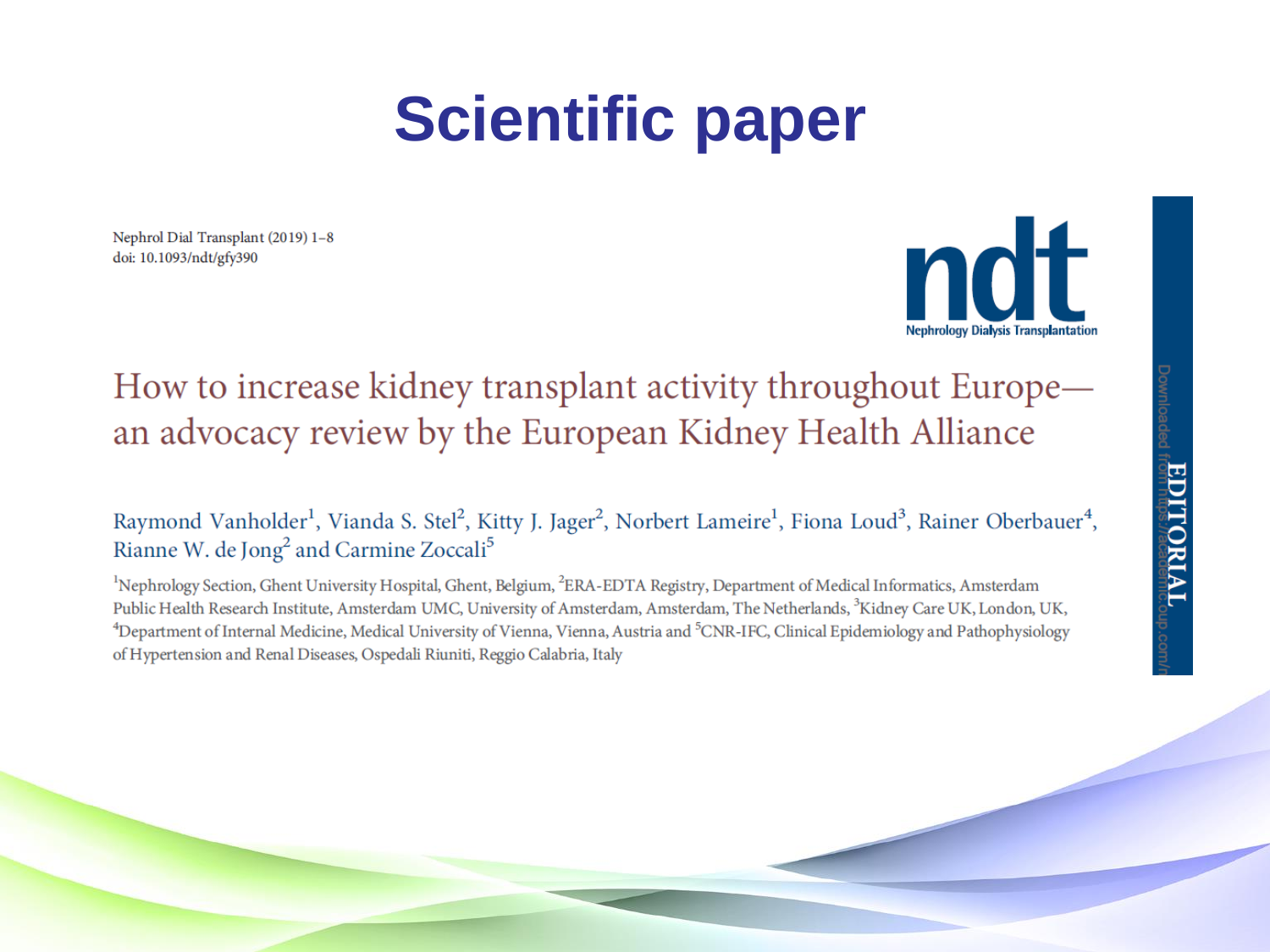| Table 1. Kidney transplantation rate for different European countries |  |
|-----------------------------------------------------------------------|--|
|-----------------------------------------------------------------------|--|

| Country                             | No. of Tx<br>pmp 2011 | No. of Tx<br>pmp 2016    | % Tx of<br><b>RRT 2011</b>  | % Tx of<br><b>RRT 2016</b> | % LTx 2011 | % LTx 2016     |
|-------------------------------------|-----------------------|--------------------------|-----------------------------|----------------------------|------------|----------------|
| Albania                             | 3.9                   | 5.9                      | 26.1                        | 17.3                       | 100.0      | 88.2           |
| Austria <sup>a</sup>                | 44.6                  | 46.7                     | 50.0                        | 52.0                       | 12.3       | 15.1           |
| <b>Belarus</b>                      | $18.2*$               | 29.4                     | $\overline{\phantom{0}}$    | 39.0                       | $3.4*$     | 4.2            |
| <b>Belgium</b> <sup>b</sup>         | 41.8                  | 39.5                     | 41.6                        | 42.6                       | 7.8        | 10.0           |
| Bosnia and Herzegovina              | 6.3                   | 6.8                      | 6.6                         | 11.6                       | 72.7       | 54.2           |
| Bulgaria                            | $2.3*$                | 5.2                      | ×.                          | 13.5                       | $52.9*$    | 29.7           |
| Croatia                             | 53.7                  | 48.5                     | 34.3                        | 43.5                       | 13.9       | 3.8            |
| Cyprus                              | $28.2^*$              | 22.2                     | $\mathbf{r}$                | $\overline{\phantom{a}}$   | $61.3*$    | 78.9           |
| Czech Republic                      | 31.9                  | 44.6                     | $\mathbf{r}$                | 40.2                       | 12.0       | 10.0           |
| Denmark                             | 41.4                  | 45.3                     | 46.9                        | 51.5                       | 38.2       | 40.8           |
| Estonia                             | 32.8                  | 31.9                     | 56.7                        | 56.7                       | 6.8        | 9.5            |
| Finland                             | 32.7                  | 47.5                     | 59.0                        | 60.5                       | 7.4        | 8.4            |
| France                              | 46.3                  | 54.1                     | 44.3                        | 44.9                       | 10.1       | 15.9           |
| Georgia                             | $4.0*$                | 7.0                      | $\overline{\phantom{0}}$    | 9.3                        | $100.0*$   | 100.0          |
| Germany                             | $34.7*$               | $26.0*$                  | $\mathbf{r}$                | ٠                          | $27.9*$    | $28.5^*$       |
| Greece                              | 17.8                  | 13.1                     | 20.0                        | 18.5                       | 25.9       | 37.6           |
| Hungary                             | $25.1$ *              | $34.9*$                  | $\sim$                      | $\sim$                     | $18.7*$    | $9.9*$         |
| Iceland                             | 34.5                  | 14.9                     | 61.8                        | 70.1                       | 100.0      | 100.0          |
| <b>Ireland</b>                      | $42.7^*$              | $36.6*$                  | $\blacksquare$              | ×,                         | $14.1*$    | $29.1^*$       |
| Italy                               | $28.8^*$              | $34.7*$                  | $\mathbf{r}$                | ×,                         | $12.1*$    | $13.5^*$       |
| Latvia                              | 36.1                  | 34.0                     | 53.3                        | 53.6                       | 4.8        | 17.0           |
| Lithuania                           | $22.7^*$              | 37.7                     | $\sim$                      | 37.9                       | $4.0*$     | 5.5            |
| Luxembourg                          | $\sim$                | $\overline{\phantom{a}}$ | $\blacksquare$              | ×,                         | ٠          | $\blacksquare$ |
| Macedonia, former Yugoslav Republic | 3.0                   | 3.5                      | 9.3                         | 12.4                       | 100.0      | 100.0          |
| Malta                               | 45.0*                 | $50.0*$                  | $\overline{\phantom{0}}$    | ÷                          | $33.3*$    | $25.0*$        |
| Moldova, Republic of                | $0.3*$                | $5.4*$                   | $\overline{\phantom{0}}$    | $\overline{\phantom{0}}$   | $100.0*$   | $36.4*$        |
| Montenegro                          | 3.2                   | $3.3*$                   | 46.5                        | $\overline{\phantom{0}}$   | 0.0        | $100.0*$       |
| Norway                              | 61.0                  | 45.8                     | 71.9                        | 70.3                       | 24.2       | 19.6           |
| Poland                              | 27.0                  | 26.8                     | 34.0                        | 35.3                       | 3.8        | 4.9            |
| Portugal                            | 50.2                  | 49.5                     | 36.7                        | 36.4                       | 8.9        | 12.7           |
| Romania <sup>c,d</sup>              | 8.1                   | 9.6                      | 75                          | 8.7                        | 37.0       | 14.9           |
| Russian Federation                  | 6.8                   | 7.5                      | 21.2                        | 19.2                       | 18.4       | 21.4           |
| Serbia <sup>e,f</sup>               | 15.6                  | 7.4                      | 14.0                        | 9.5                        | 38.9       | 36.5           |
| Slovakia <sup>g</sup>               | 23.9                  | 26.3                     | $\mathcal{L}_{\mathcal{A}}$ | $\blacksquare$             | 10.1       | 13.3           |
| Slovenia                            | 22.4                  | $21.9*$                  | 30.0                        | $\overline{\phantom{a}}$   | 0.0        | $4.3*$         |
| Spainh                              | 52.9                  | 64.4                     | 49.9                        | 52.4                       | 12.5       | 11.4           |
| Sweden                              | 45.2                  | 42.6                     | 55.9                        | 58.2                       | 43.1       | 31.7           |
| Switzerland <sup>1,J</sup>          | $36.6*$               | 35.6                     | $\overline{\phantom{0}}$    | 51.0                       | $35.8*$    | 39.3           |
| The Netherlands                     | 51.6                  | 58.8                     | 60.0                        | 63.1                       | 51.8       | 56.9           |
| Turkeyk                             | 47.5                  | 42.8                     | 11.0                        | 19.2                       | 82.4       | 77.2           |
| Ukraine <sup>1</sup>                | 1.4                   | 3.1                      | 13.1                        | 14.6                       | 58.1       | 74.0           |
| $UK^{b,m,n,o}$                      | 43.7                  | 45.3                     | 48.9                        | 54.0                       | 37.5       | 28.7           |
| All EU member states <sup>P</sup>   | 36.8                  | 38.1                     | 43.5                        | 44.4                       | 20.7       | 19.8           |
| All non-EU member states            | 17.3                  | 17.8                     | 17.5                        | 21.9                       | 57.5       | 58.1           |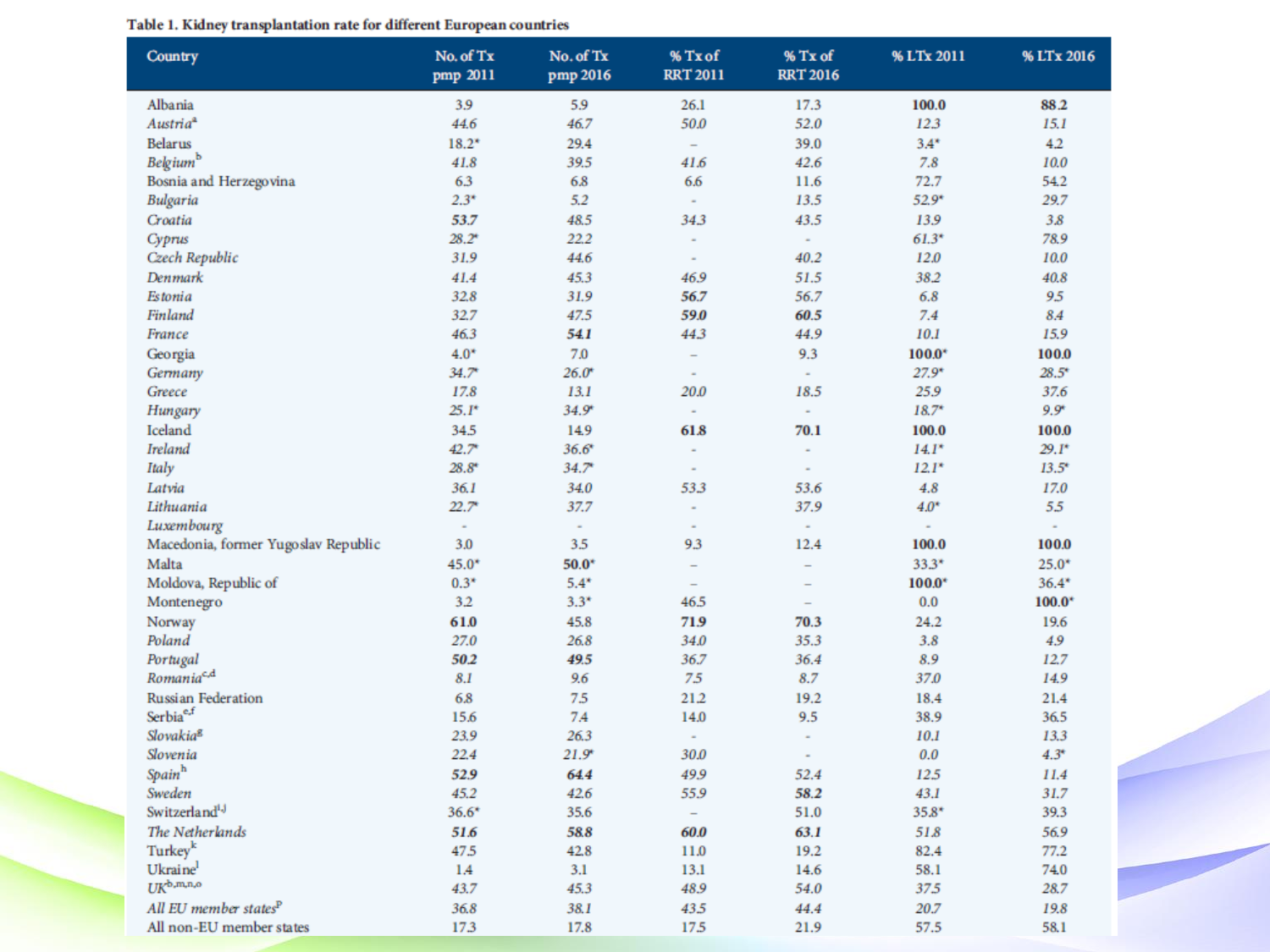#### Table 4. Barriers to kidney transplantation experienced by patients with **ESKD**

| <b>Barriers</b>                           | References                |
|-------------------------------------------|---------------------------|
| Fear of kidney rejection or graft failure | $[24-28, 30]$             |
| Fear of surgery                           | $[24-26, 31-34, 36]$      |
| Fear of medication (side effects,         | $[24 - 26]$               |
| fear of infection)                        |                           |
| Negative experiences (self or others)     | $[24-26, 35]$             |
| Distrust of health care professionals     | [30, 33]                  |
| Doing well on dialysis                    | [25, 26, 30, 34, 36, 37]  |
| Religious reasons opposing kidney         | [25, 36]                  |
| transplantation                           |                           |
| Costs                                     | $[25, 28, 33, 34, 36-40]$ |
| Only for living donors                    |                           |
| Fear for donor's health                   | $[26-30, 39, 41-43]$      |
| Reluctance to ask potential living donors | [28, 29, 43]              |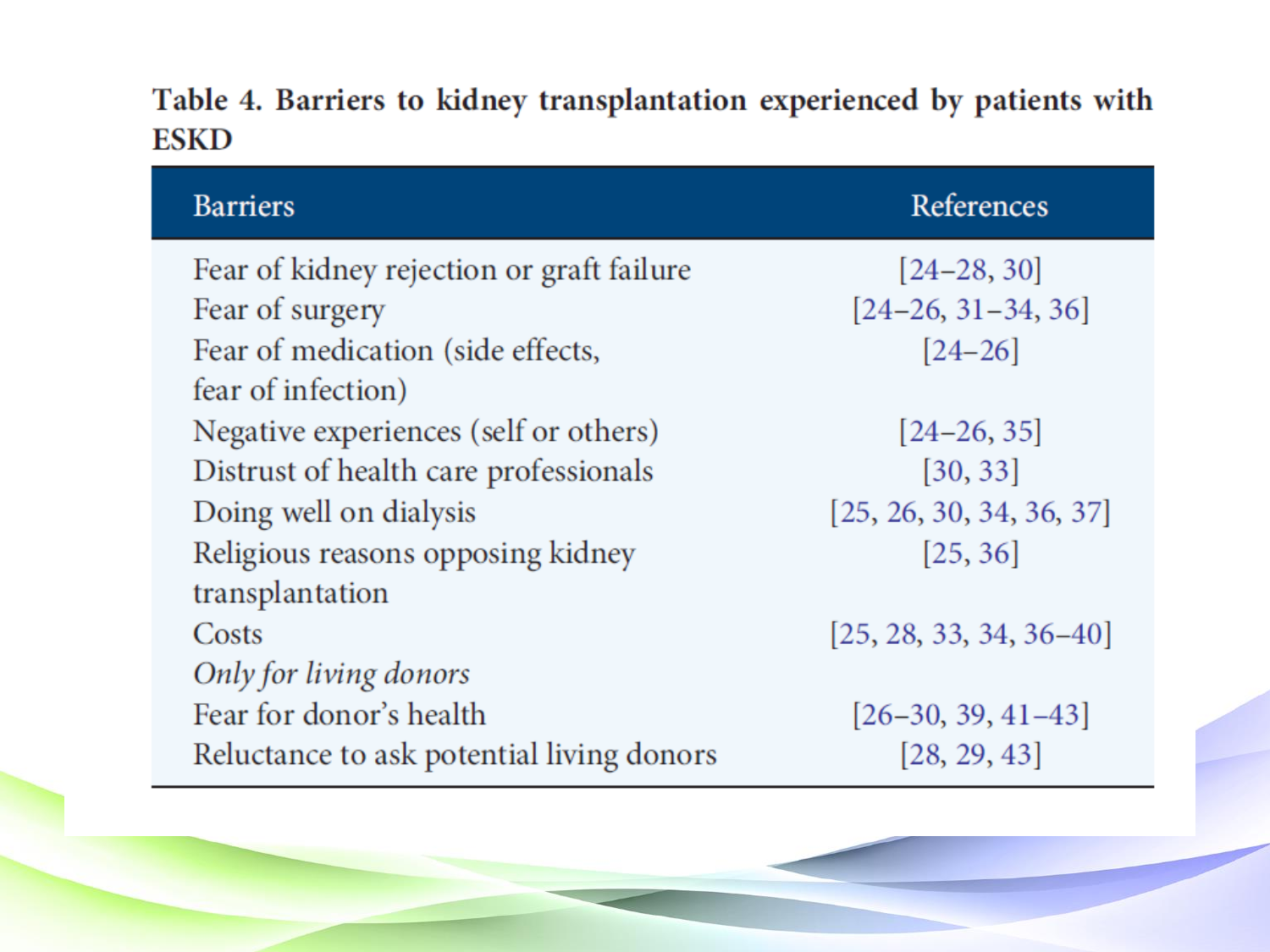## **Systematic review**

- Which **barriers** do nephrologists experience when providing the most suitable form of renal replacement therapy?
- 5 973 abstracts screened (2010-2018)
	- 6 qualitative + 10 quantitative articles included, on:
	- non conventional HD (n=2)
	- $-$  home HD (n=2)
	- $-$  PD (n=4)
	- PD and home HD (n=3)
	- kidney transplantation (n=2)
	- comprehensive conservative management (n=3)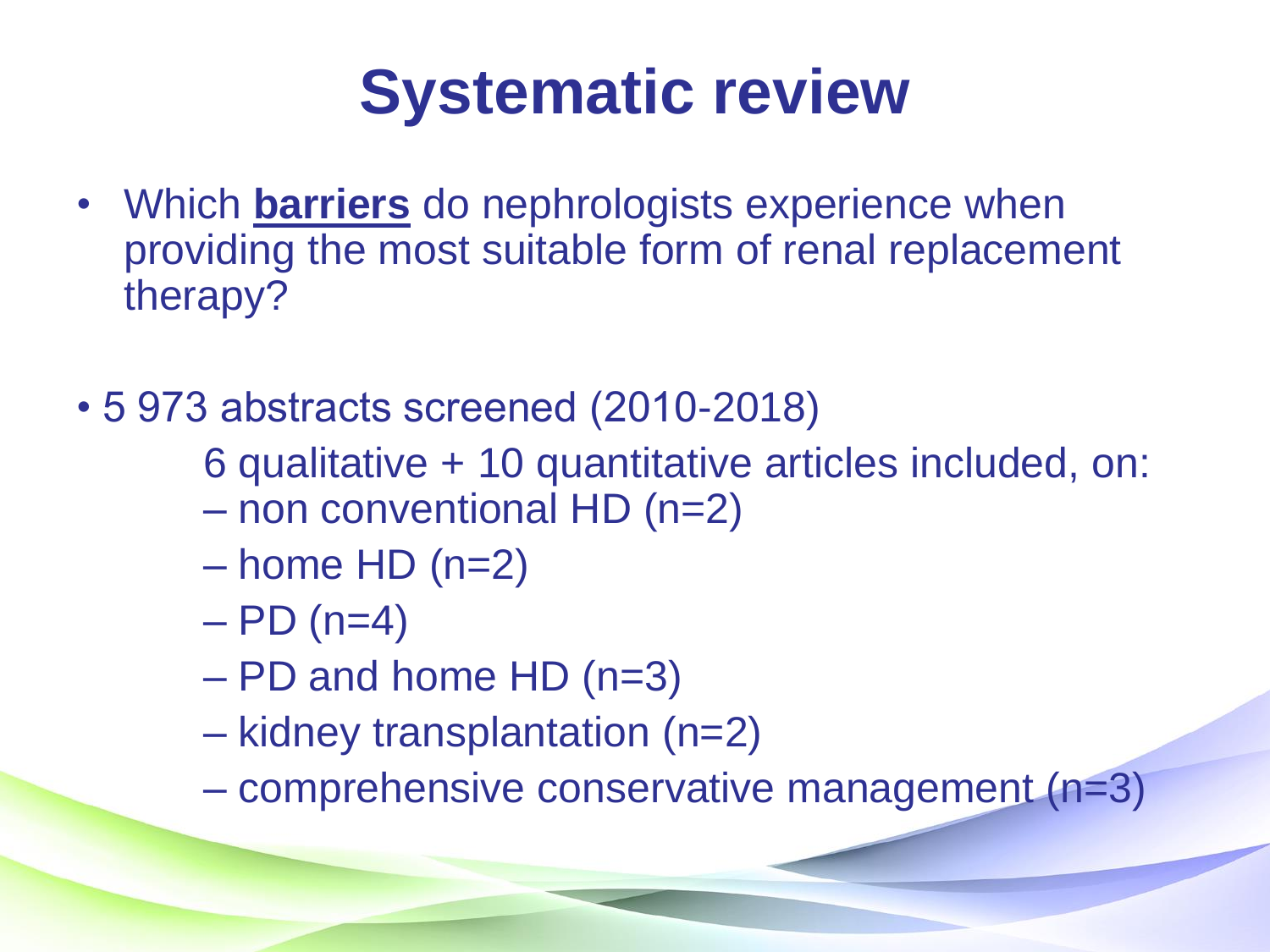| Non-medical barriers to particular treatment modalities as experienced by nephrologists |              |         |                         |              |              |
|-----------------------------------------------------------------------------------------|--------------|---------|-------------------------|--------------|--------------|
|                                                                                         | <b>NCHD</b>  | home HD | PD                      | <b>Tx</b>    | <b>CCM</b>   |
| <b>Barriers on the patient level</b>                                                    |              |         |                         |              |              |
| Patient attitude and beliefs, lack of interest or motivation                            | X            | X       | X                       | $\mathsf{X}$ |              |
| Lack of knowledge, limited health literacy                                              |              |         | X                       | X            | X            |
| Sociocultural barriers (distrust, religion, language, poverty)                          |              | X       | X                       | X            | X            |
| <b>Patient fears</b>                                                                    |              | X       |                         | X            |              |
| Unsuitable living circumstances (home environment and distant                           |              | X       | X                       |              |              |
| location)                                                                               |              |         |                         |              |              |
| Patient investment (costs, travel, time investment)                                     | X            | X       | X                       | X            |              |
| Lack of support                                                                         |              | X       | X                       | X            | X            |
| Patient adherence and hygiene                                                           |              | X       | X                       | $\mathsf{X}$ |              |
| Barriers on the level of the healthcare professional                                    |              |         |                         |              |              |
| Nephrologist attitude and beliefs, lack of interest or motivation                       | $\mathsf{X}$ | X       | $\overline{\mathsf{X}}$ | $\mathsf{X}$ | $\mathsf{X}$ |
| Lack of knowledge and lack of training                                                  | X            | X       | X                       |              | X            |
| Nephrologist fears or concerns                                                          |              | X       | X                       |              | X            |
| Difficulty in selecting patients                                                        |              |         |                         | X            | $\mathsf{X}$ |
| <b>External pressures</b>                                                               |              |         |                         | X            | X            |
| Problems with treatment discussion and education                                        |              | X       | X                       | $\mathsf{X}$ | X            |
| Barriers on the level of the healthcare system                                          |              |         |                         |              |              |
| <b>Financial barriers</b>                                                               | X            | X       | X                       | X            | $\mathsf{X}$ |
| Lack of skilled staff                                                                   | X            | X       | X                       | X            |              |
| Competition with other treatment modalities                                             |              | X       | X                       |              |              |
| Organizational culture, coordination of care                                            | $\mathsf{X}$ | X       | X                       | $\mathsf{X}$ | $\mathsf{X}$ |
| Problems with logistics, infrastructure, equipment, supplies                            |              | X       | X                       | X            |              |
| Lack of guidelines and prognostic tools, lack of evidence                               | X            | X       |                         |              | X            |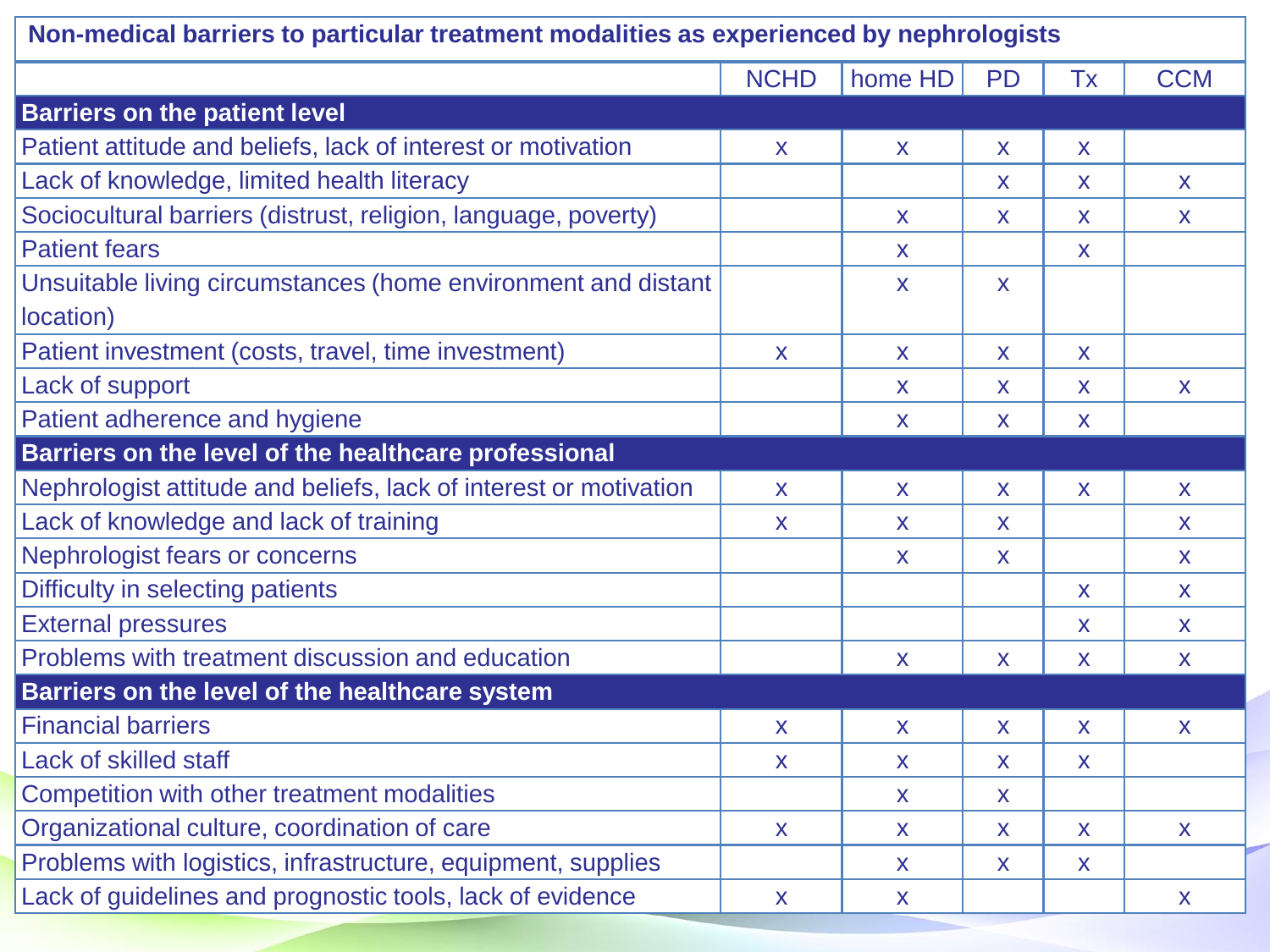# **Quotes**

- "Traditionally, everybody is linked to the doctors, everything connected with health is linked to the doctor so it's difficult for the mind set to think about home [haemodialysis], being independent from the doctor. This is a tradition. It's always a problem of mind set; it's stronger in the south [of Italy]." *Italian nephrologist on home haemodialysis*
- "None [time spent on training about home therapies]. I very rarely get involved with PD peritonitis but that's about it, nothing else and nothing on home haemodialysis." *British nephrologist on home haemodialysis and peritoneal dialysis*
- "We have an in clinic environment more or less every 10 kilometres in capital cities and every 30 kilometres in rural areas…why should you buy additional equipment to comfort people to get treatment at home? … there is just simply no need to do it at home …"

*German nephrologist on home haemodialysis*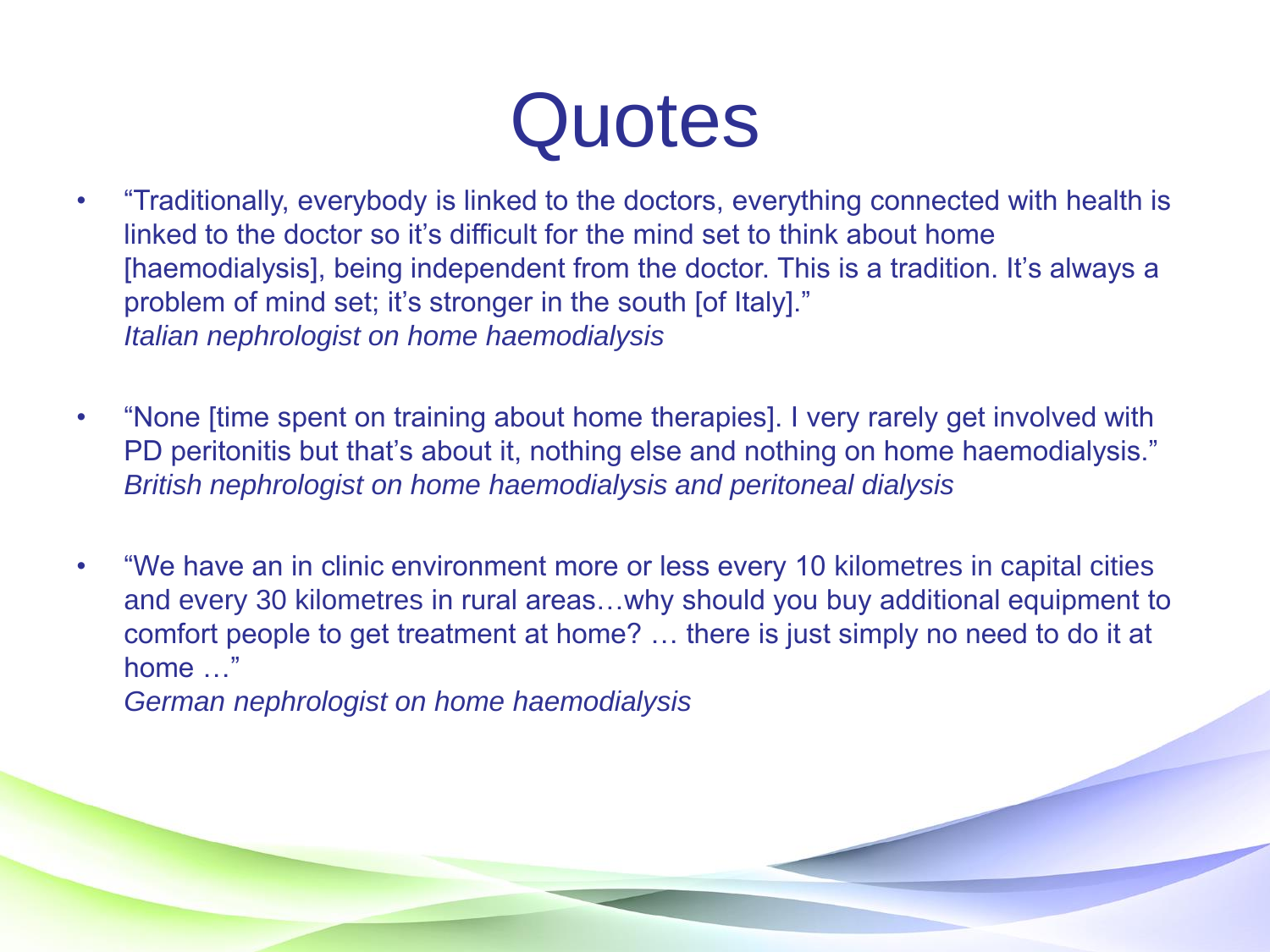## **EDITH kidney patient survey**

- **Patients**' opinion on treatment modality choice
	- Information provision (also on comprehensive conservative management)
	- Involvement in decision making
	- Factors influencing choice
	- Satisfaction with choice

*In all EU Member States and associated countries*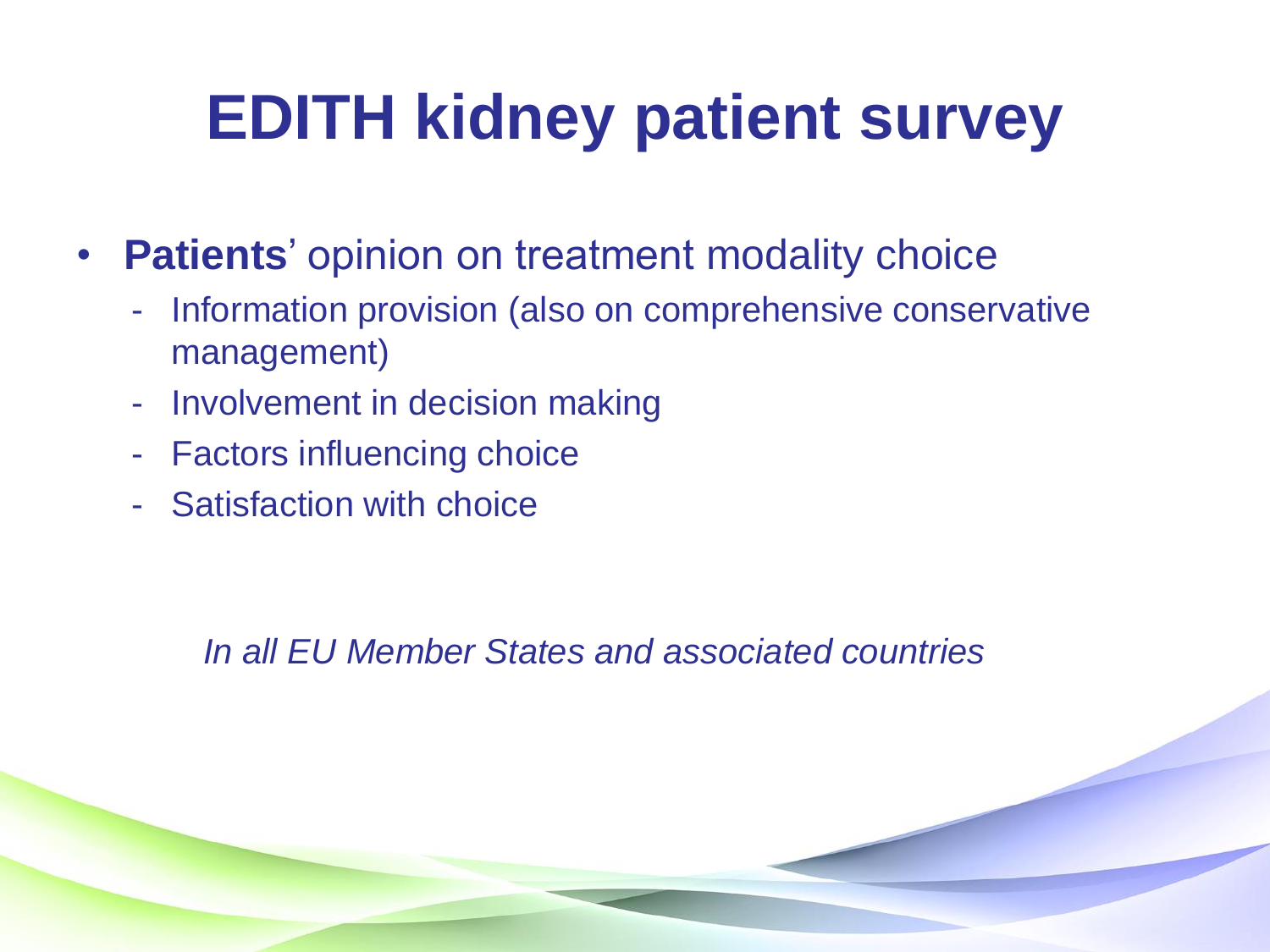#### **EDITH kidney patients survey**



#### **>30 countries participating**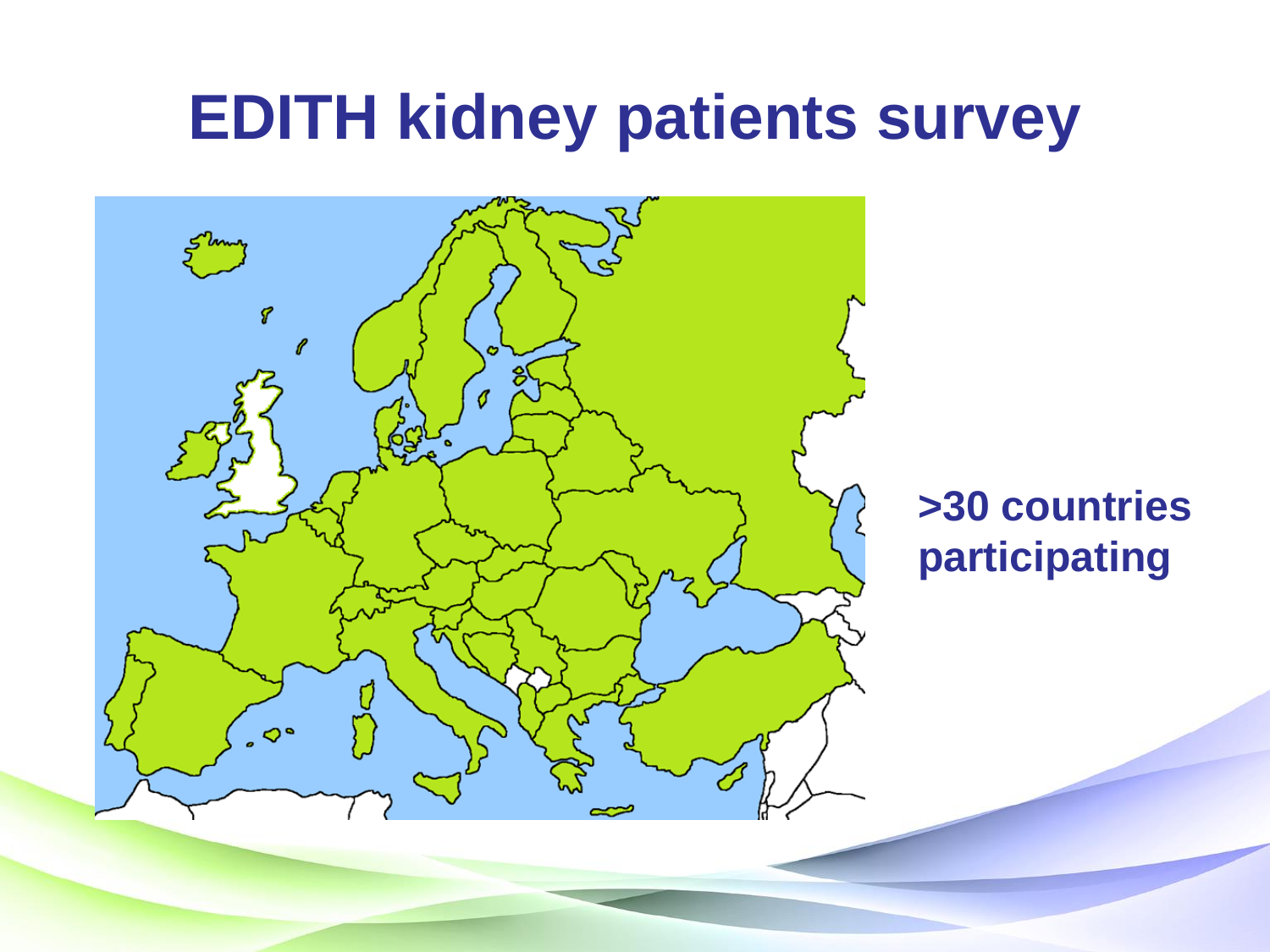#### **EDITH kidney patients survey**

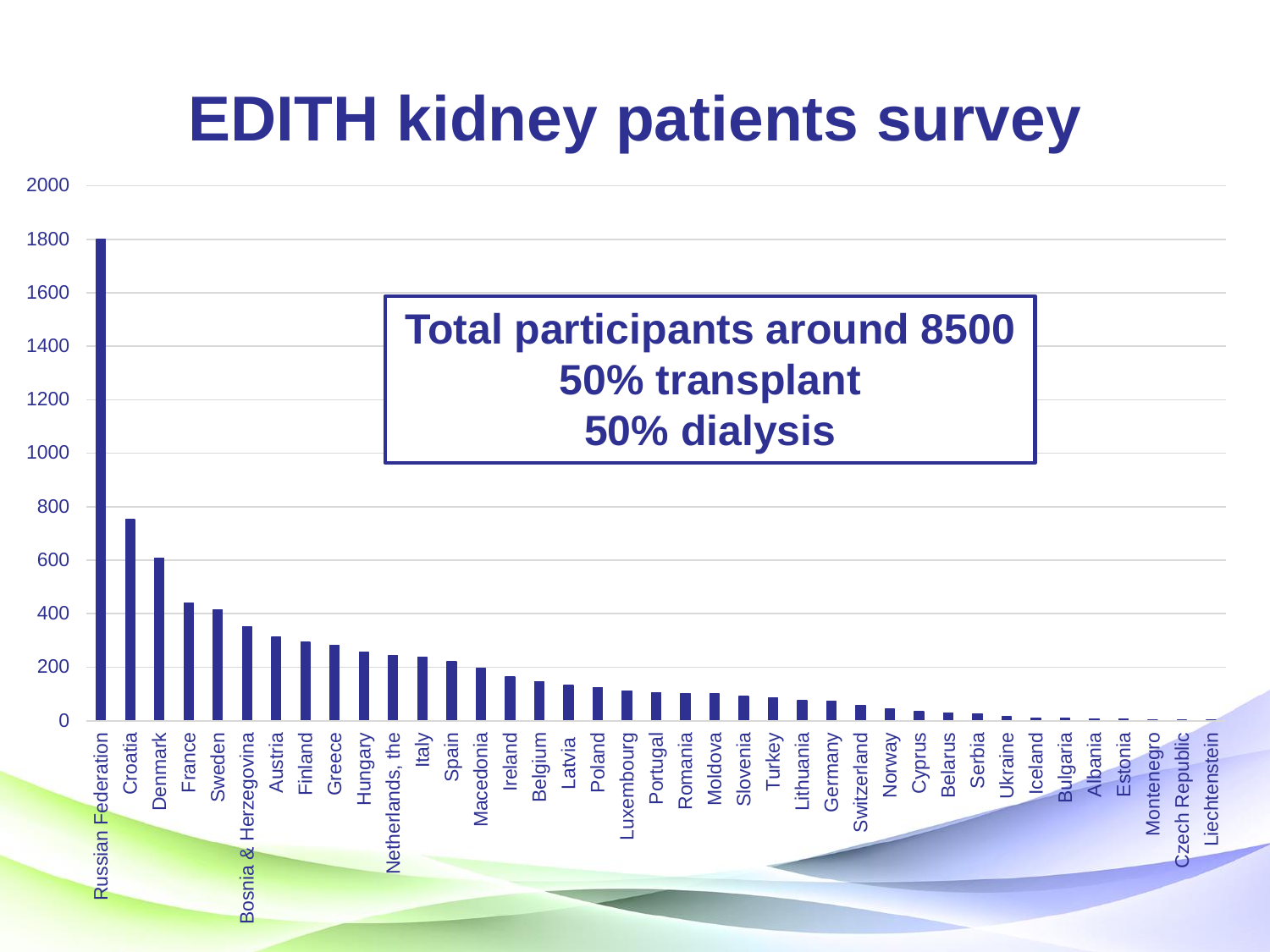#### **Europe total & age groups**

#### **Important when choosing RRT**

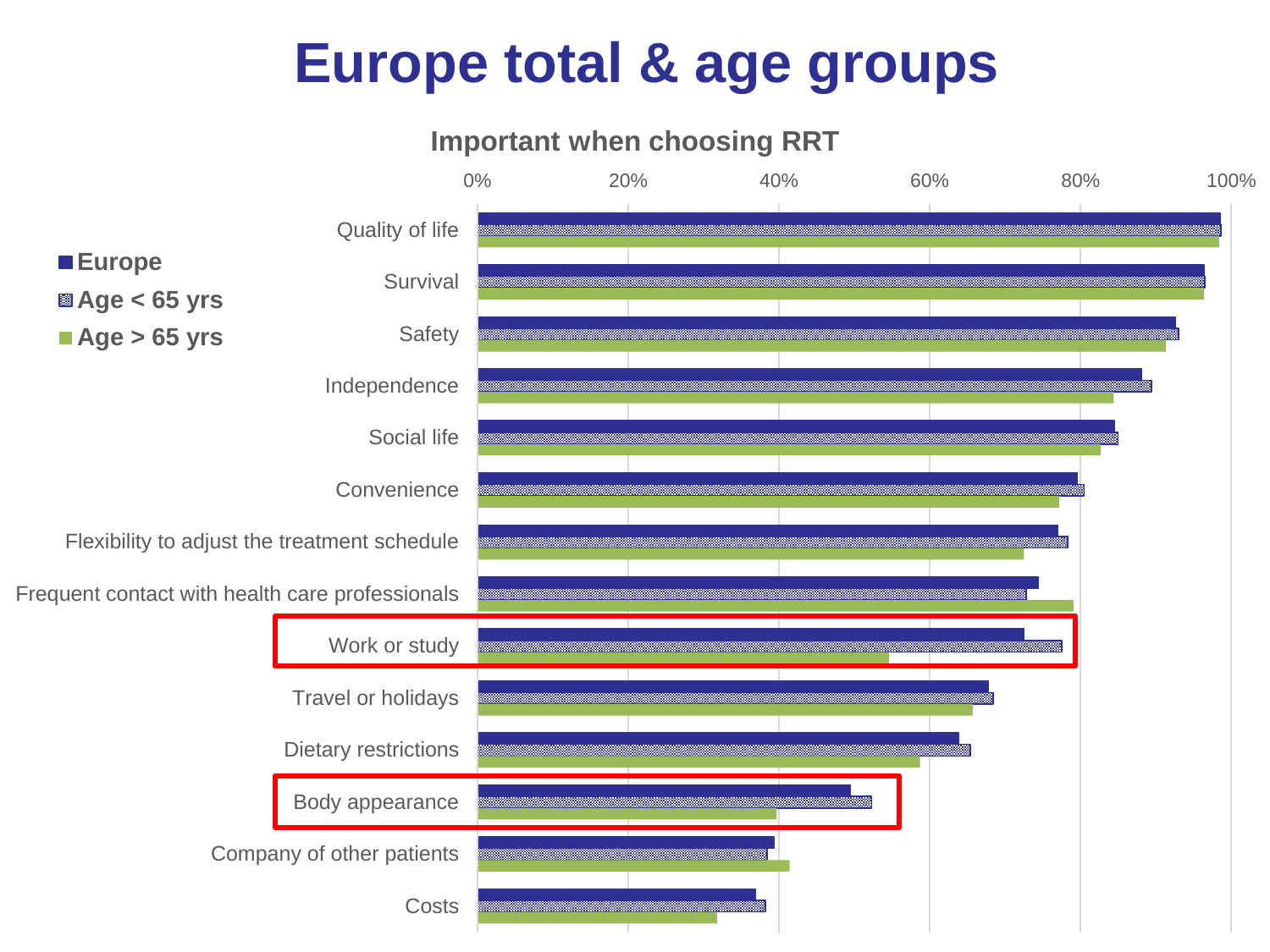#### **Europe total & per country**

#### 100% 90% 80% 70% 60% ■ Very good 50% ■Good 40% □ Neutral 30% ■ Bad 20% ■ Very bad 10% N relationshime 0% -France Spain Finland Greece Hungary Austria Denmark

**Satisfaction with decision making**

**Countries with minimum of ??? respondents…**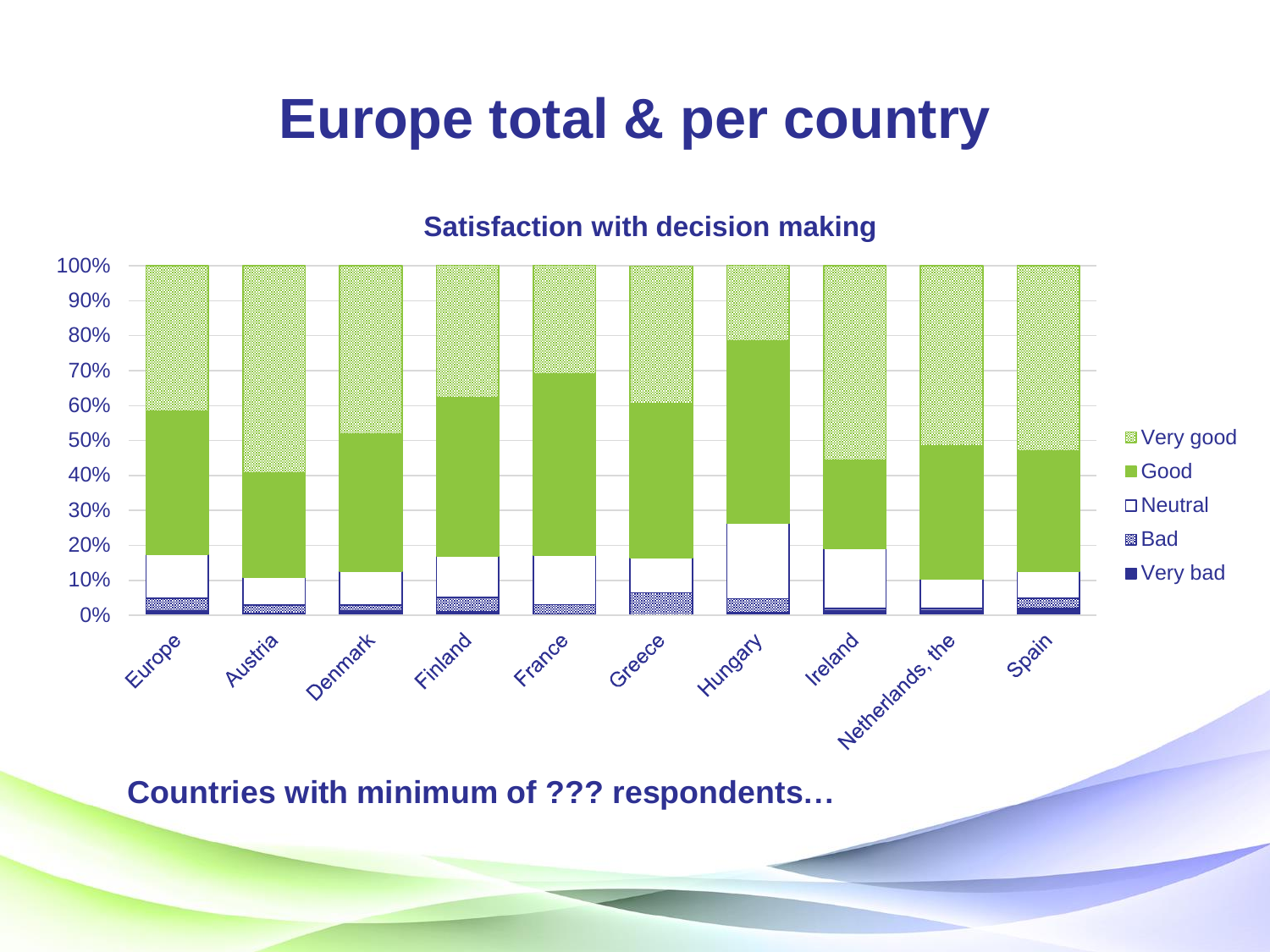# **EDITH nephrologist survey**

#### • **Nephrologists**' opinion on treatment modality choice

- Information provision
- Decision making
- Barriers experienced when providing RRT
- Initiatives to improve the uptake of certain forms of RRT
- Remote patient management

#### *In all EU Member States and associated countries*

- Online
- In English
- 15 20 minutes to complete
- Promotion via National Societies, Registry contact persons, ERA-EDTA, ESOT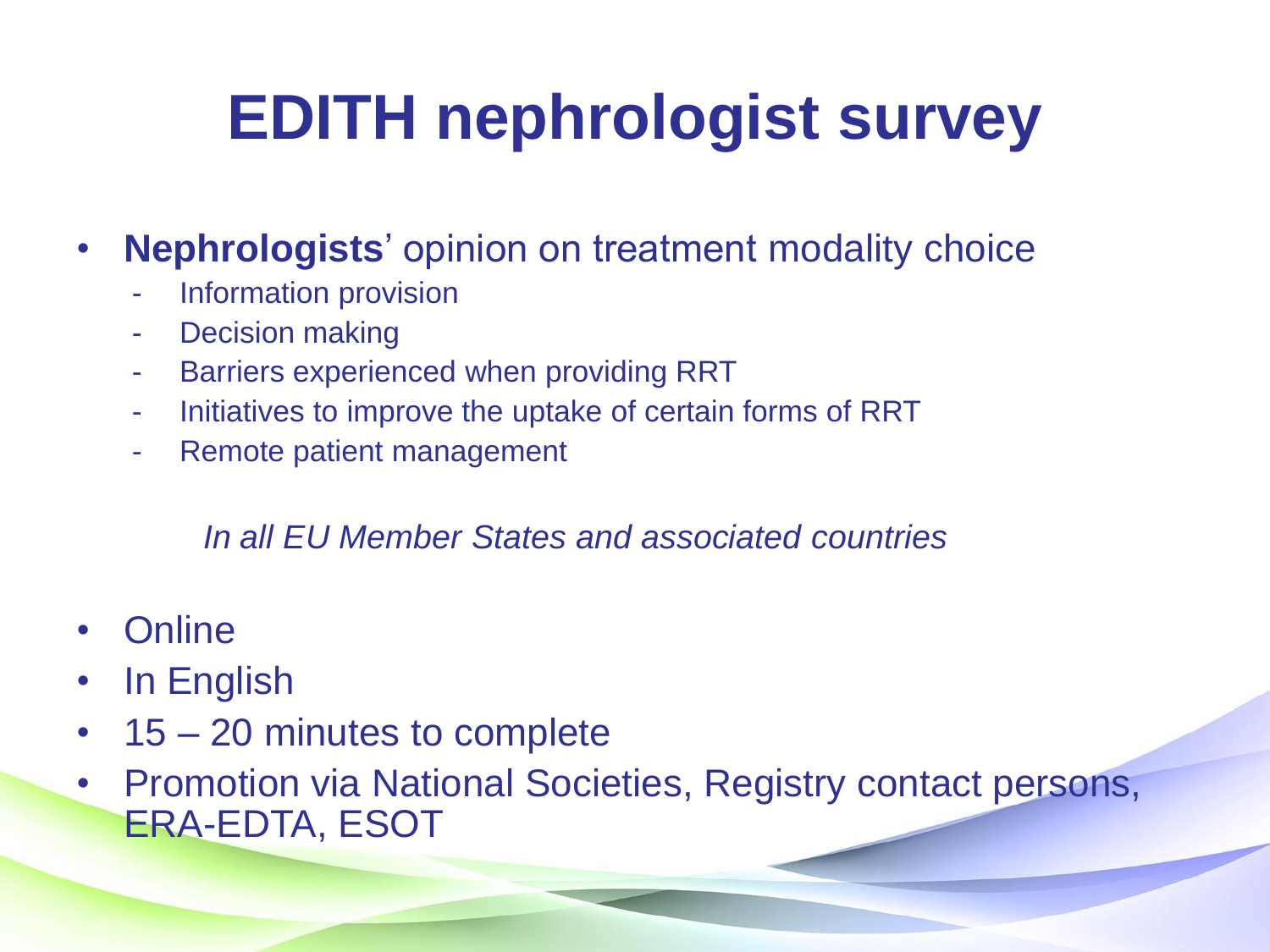#### **EDITH nephrologist survey**